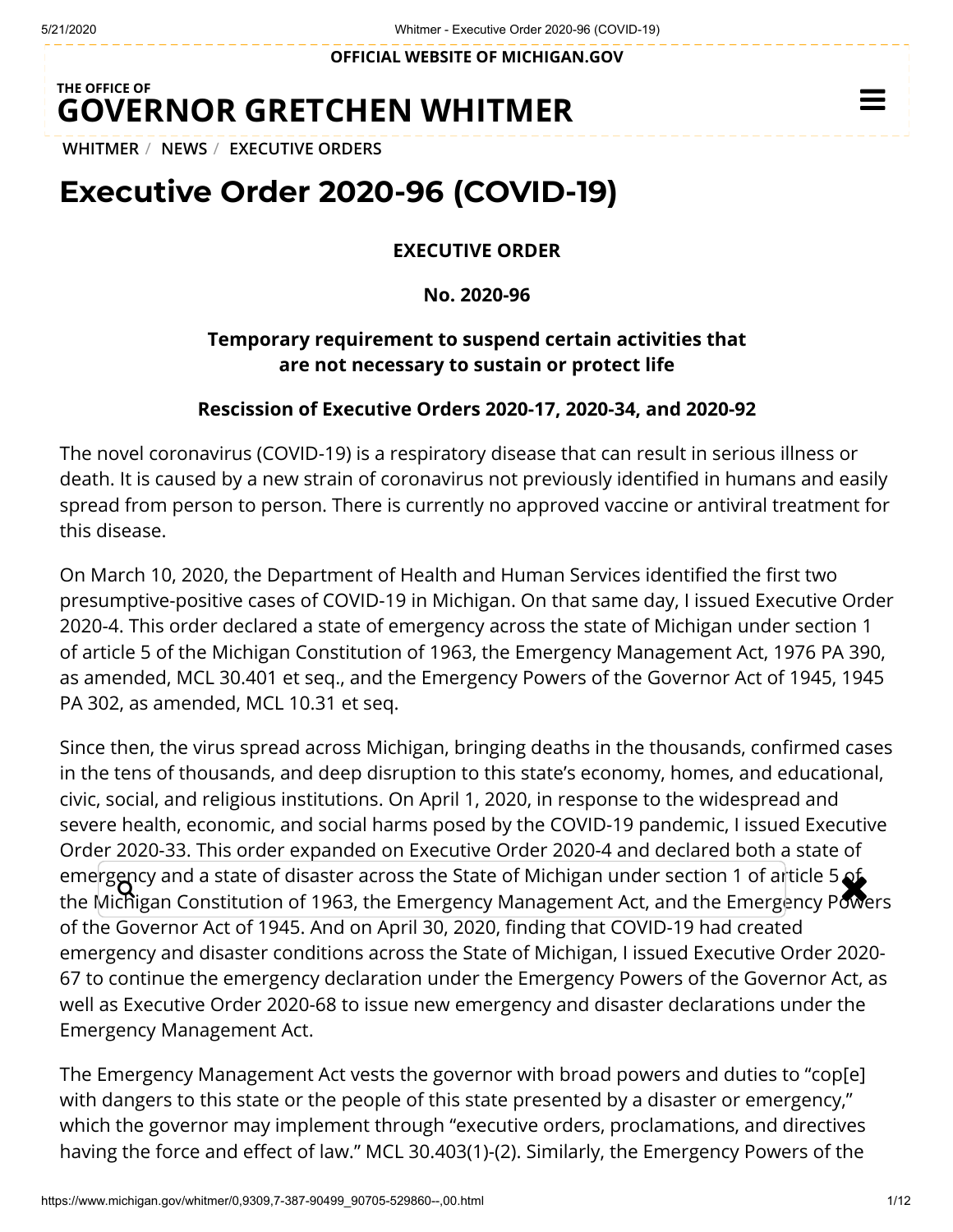Governor Act of 1945 provides that, after declaring a state of emergency, "the governor may promulgate reasonable orders, rules, and regulations as he or she considers necessary to protect life and property or to bring the emergency situation within the affected area under control." MCL 10.31(1).

To suppress the spread of COVID-19, to prevent the state's health care system from being overwhelmed, to allow time for the production of critical test kits, ventilators, and personal protective equipment, to establish the public health infrastructure necessary to contain the spread of infection, and to avoid needless deaths, it is reasonable and necessary to direct residents to remain at home or in their place of residence to the maximum extent feasible. To that end, on March 23, 2020, I issued Executive Order 2020-21, ordering all people in Michigan to stay home and stay safe. In Executive Orders 2020-42, 2020-59, 2020-70, 2020-77, and 2020- 92, I extended that initial order, modifying its scope as needed and appropriate to match the ever-changing circumstances presented by this pandemic.

The measures put in place by these executive orders have been effective: the number of new confirmed cases each day has started to drop. Although the virus remains aggressive and persistent—on May 20, 2020, Michigan reported 53,009 confirmed cases and 5,060 deaths—the strain on our health care system has begun to relent, even as our testing capacity has increased. We can now start the process of gradually resuming in-person work and activities that were temporarily suspended under my prior orders. In so doing, however, we must move with care, patience, and vigilance, recognizing the grave harm that this virus continues to inflict on our state and how quickly our progress in suppressing it can be undone.

With this order, I find it reasonable and necessary to reaffirm the measures set forth in Executive Order 2020-92, while also allowing gatherings of no more than ten people statewide, effective immediately, and permitting retailers and motor vehicle dealerships to see customers by appointment, beginning on May 26, 2020. In addition, because our health-care capacity has improved with respect to personal protective equipment, available beds, personnel, ventilators, and necessary supplies, I find it reasonable to rescind Executive Orders 2020-17 and 2020-34, which required health-care and veterinary facilities to implement plans to postpone some medical and dental procedures. Those rescissions will take effect on May 29.

Acting under the Michigan Constitution of 1963 and Michigan law, I order the following:  $\bigotimes$ 



- I. This order must be construed broadly to prohibit in-person work that is not necessary to sustain or protect life.
- II. For purposes of this order, Michigan comprises eight separate regions:
	- a. Region 1 includes the following counties: Monroe, Washtenaw, Livingston, Genesee, Lapeer, Saint Clair, Oakland, Macomb, and Wayne.
	- b. Region 2 includes the following counties: Mason, Lake, Osceola, Clare, Oceana, Newaygo, Mecosta, Isabella, Muskegon, Montcalm, Ottawa, Kent, and Ionia.
	- c. Region 3 includes the following counties: Allegan, Barry, Van Buren, Kalamazoo, Calhoun, Berrien, Cass, Saint Joseph, and Branch.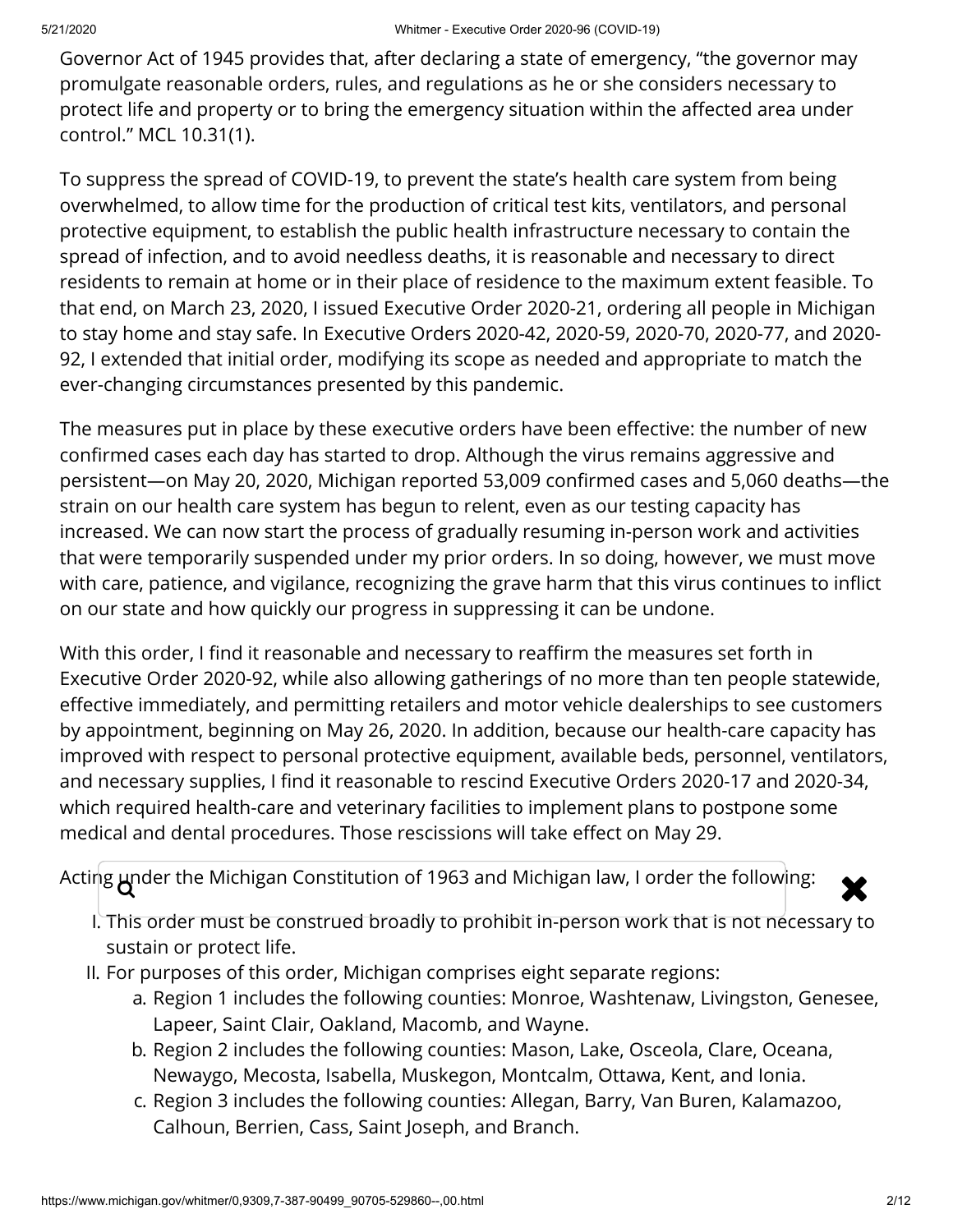- d. Region 4 includes the following counties: Oscoda, Alcona, Ogemaw, Iosco, Gladwin, Arenac, Midland, Bay, Saginaw, Tuscola, Sanilac, and Huron.
- e. Region 5 includes the following counties: Gratiot, Clinton, Shiawassee, Eaton, and Ingham.
- f. Region 6 includes the following counties: Manistee, Wexford, Missaukee, Roscommon, Benzie, Grand Traverse, Kalkaska, Crawford, Leelanau, Antrim, Otsego, Montmorency, Alpena, Charlevoix, Cheboygan, Presque Isle, and Emmet.
- g. Region 7 includes the following counties: Hillsdale, Lenawee, and Jackson.
- h. Region 8 includes the following counties: Gogebic, Ontonagon, Houghton, Keweenaw, Iron, Baraga, Dickinson, Marquette, Menominee, Delta, Alger, Schoolcraft, Luce, Mackinac, and Chippewa.
- III. Subject to the exceptions in section 8 of this order, all individuals currently living within the State of Michigan are ordered to stay at home or at their place of residence. Subject to the same exceptions, all public and private gatherings of any number of people occurring among persons not part of a single household are prohibited.
- IV. All individuals who leave their home or place of residence must adhere to social distancing measures recommended by the Centers for Disease Control and Prevention ("CDC"), including remaining at least six feet from people from outside the individual's household to the extent feasible under the circumstances.
- V. No person or entity shall operate a business or conduct operations that require workers to leave their homes or places of residence except to the extent that those workers are necessary to sustain or protect life, to conduct minimum basic operations, or to perform a resumed activity within the meaning of this order.
	- a. For purposes of this order, workers who are necessary to sustain or protect life are defined as "critical infrastructure workers," as described in sections 9 and 10 of this order.
	- b. For purposes of this order, workers who are necessary to conduct minimum basic operations are those whose in-person presence is strictly necessary to allow the business or operation to maintain the value of inventory and equipment, care for animals, ensure security, process transactions (including payroll and employee benefits), or facilitate the ability of other workers to work remotely. Businesses and operations must determine which of their workers are necessary to
	- q conduct minimum basic operations and inform such workers of that designation. Businesses and operations must make such designations in writing, whether by electronic message, public website, or other appropriate means. Workers need not carry copies of their designations when they leave the home or place of residence for work.

Any in-person work necessary to conduct minimum basic operations must be performed consistently with the social distancing practices and other mitigation measures described in Executive Order 2020-97 and any orders that may follow from it.

- c. Workers who perform resumed activities are defined in section 11 of this order.
- VI. Businesses and operations that employ critical infrastructure workers or workers who perform resumed activities may continue in-person operations, subject to the following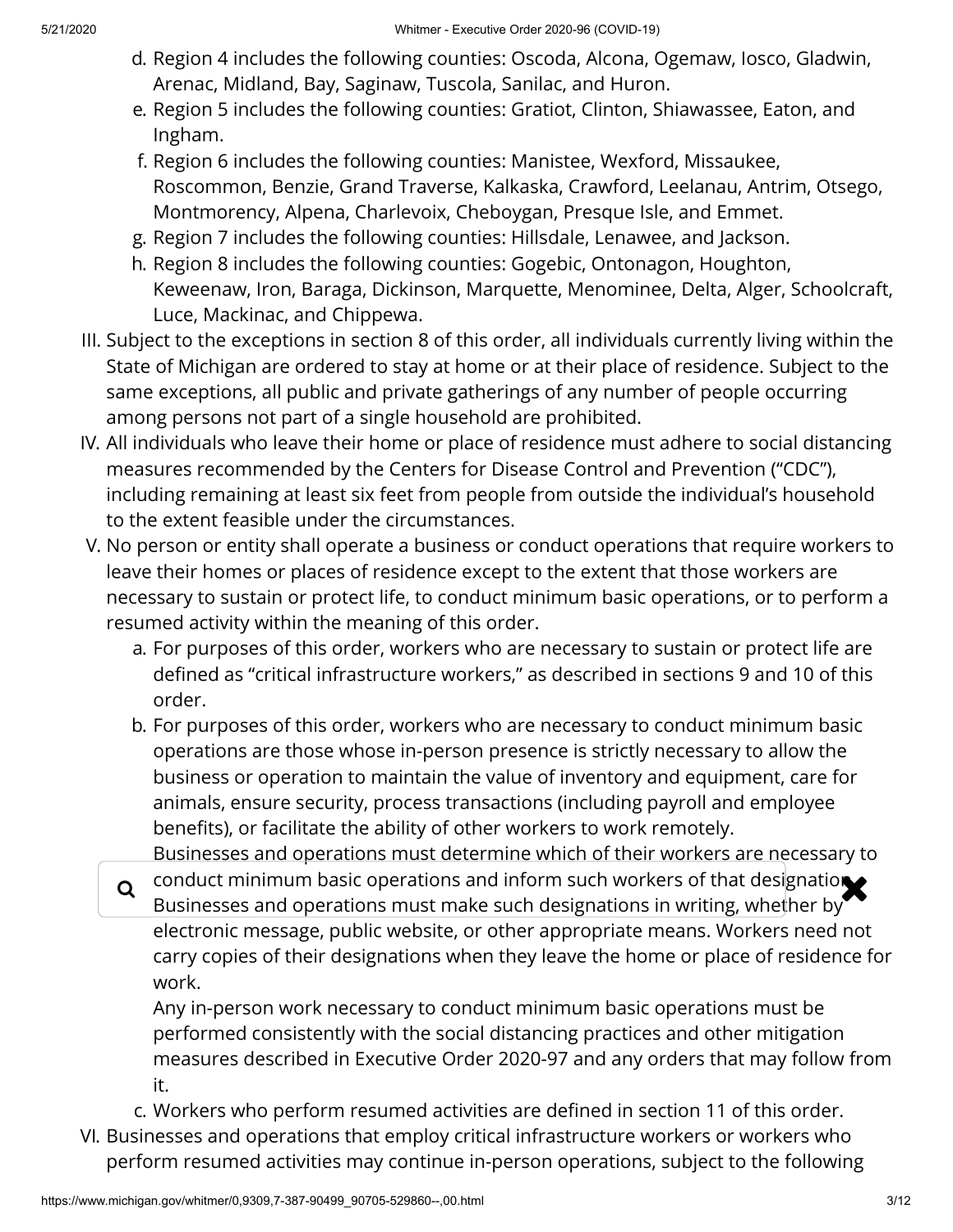conditions:

- a. Consistent with sections 9, 10, and 11 of this order, businesses and operations must determine which of their workers are critical infrastructure workers or workers who perform resumed activities and inform such workers of that designation. Businesses and operations must make such designations in writing, whether by electronic message, public website, or other appropriate means. Workers need not carry copies of their designations when they leave the home or place of residence for work. Businesses and operations need not designate:
	- 1. Workers in health care and public health.
	- 2. Workers who perform necessary government activities, as described in section 7 of this order.
	- 3. Workers and volunteers described in section 10(d) of this order.
- b. In-person activities that are not necessary to sustain or protect life or to perform a resumed activity must be suspended.
- c. Businesses and operations maintaining in-person activities must adopt social distancing practices and other mitigation measures to protect workers and patrons, as described in Executive Order 2020-97 and any orders that may follow from it.
- d. Any business or operation that employs workers who perform resumed activities under section 11(a) of this order, but that does not sell necessary supplies, may sell any goods through remote sales via delivery or at the curbside. Such a business or operation, however, must otherwise remain closed to the public.
- VII. All in-person government activities at whatever level (state, county, or local) are suspended unless:
	- a. They are performed by critical infrastructure workers, including workers in law enforcement, public safety, and first responders, as defined in sections 9 and 10 of this order.
	- b. They are performed by workers who are permitted to resume work under section 11 of this order.
	- c. They are necessary to support the activities of workers described in sections 9, 10, and 11 of this order, or to enable transactions that support businesses or operations that employ such workers.
	- d. They involve public transit, trash pick-up and disposal (including recycling and
	- composting), the management and oversight of elections, and the maintenance of<br>safe and sanitary public parks so as to allow for outdoor activity permitted under the safe and sanitary public parks so as to allow for outdoor activity permitted under this order.
		- e. For purposes of this order, necessary government activities include minimum basic operations, as described in 5(b) of this order. Workers performing such activities need not be designated.
		- f. Any in-person government activities must be performed consistently with the social distancing practices and other mitigation measures to protect workers and patrons described in Executive Order 2020-97 and any orders that may follow from it.

VIII. Exceptions.

a. Individuals may leave their home or place of residence, and travel as necessary: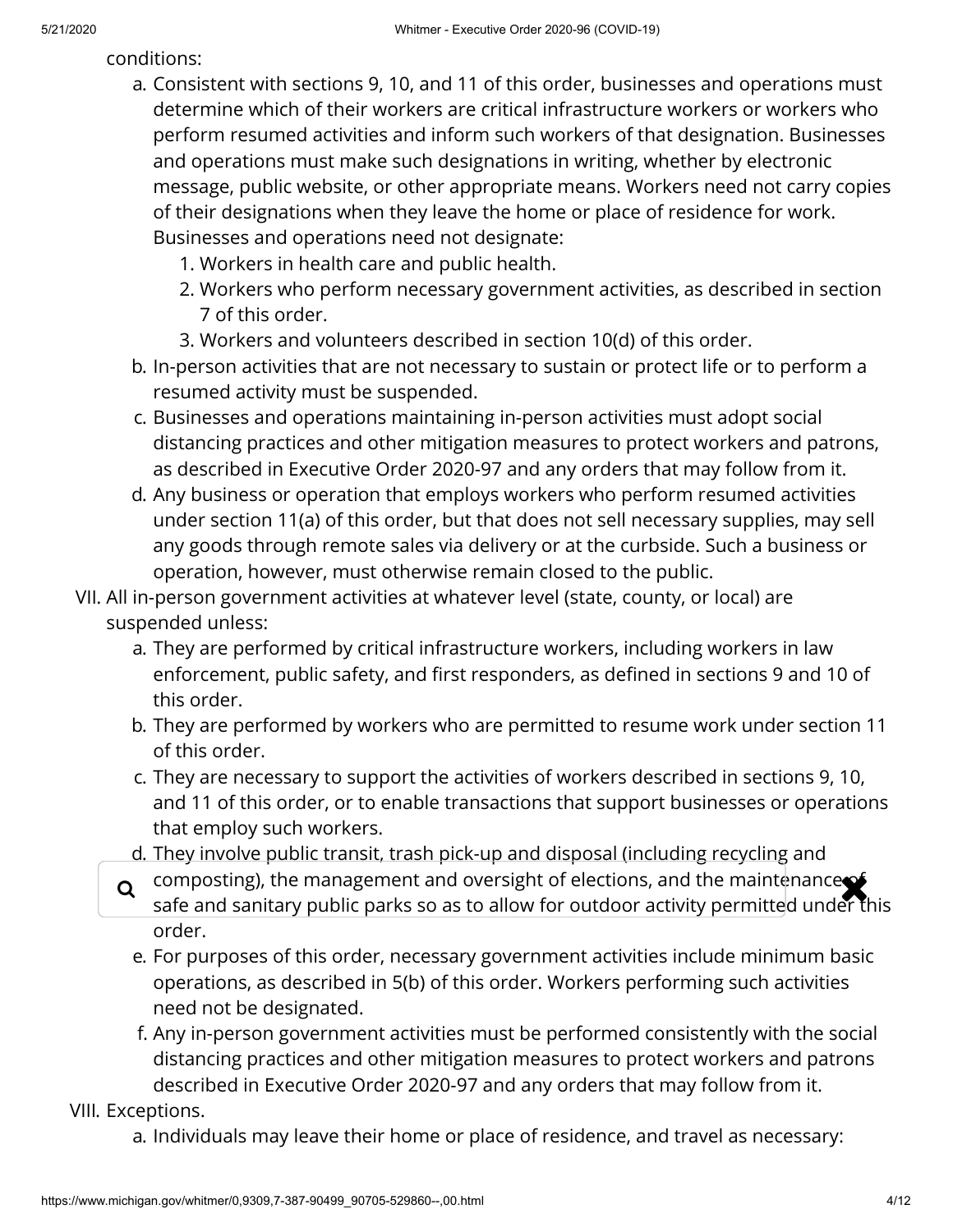- 1. To engage in outdoor recreational activity, consistent with remaining at least six feet from people from outside the individual's household. Outdoor recreational activity includes walking, hiking, running, cycling, boating, golfing, or other similar activity, as well as any comparable activity for those with limited mobility.
- 2. To perform their jobs as critical infrastructure workers after being so designated by their employers. (Critical infrastructure workers who need not be designated under section 6(a) of this order may leave their home for work without being designated.)
- 3. To conduct minimum basic operations, as described in section 5(b) of this order, after being designated to perform such work by their employers.
- 4. To perform resumed activities, as described in section 11 of this order, after being designated to perform such work by their employers.
- 5. To perform necessary government activities, as described in section 7 of this order.
- 6. To perform tasks that are necessary to their health and safety, or to the health and safety of their family or household members (including pets). Individuals may, for example, leave the home or place of residence to secure medication or to seek medical or dental care for themselves or a household or family member.
- 7. To obtain necessary services or supplies for themselves, their family or household members, their pets, and their motor vehicles.
	- A. Individuals must secure such services or supplies via delivery to the maximum extent possible. As needed, however, individuals may leave the home or place of residence to purchase groceries, take-out food, gasoline, needed medical supplies, and any other products necessary to maintain the safety, sanitation, and basic operation of their residences or motor vehicles.
	- B. Individuals may also leave the home to pick up or return a motor vehicle as permitted under section 10(i) of this order, or to go to a motor vehicle dealership showroom by appointment, as permitted under section 11(p) of this order.
- C. Individuals may leave the home to have a bicycle repaired or maintained.<br>D. Individuals should limit, to the maximum extent that is safe and feasible D. Individuals should limit, to the maximum extent that is safe and feasible, the number of household members who leave the home for any errands.
	- 8. To pick up non-necessary supplies at the curbside from a store that must otherwise remain closed to the public.
	- 9. To care for a family member or a family member's pet in another household.
	- 10. To care for minors, dependents, the elderly, persons with disabilities, or other vulnerable persons.
	- 11. To visit an individual under the care of a health care facility, residential care facility, or congregate care facility, to the extent otherwise permitted.
	- 12. To visit a child in out-of-home care, or to facilitate a visit between a parent and a child in out-of-home care, when there is agreement between the child placing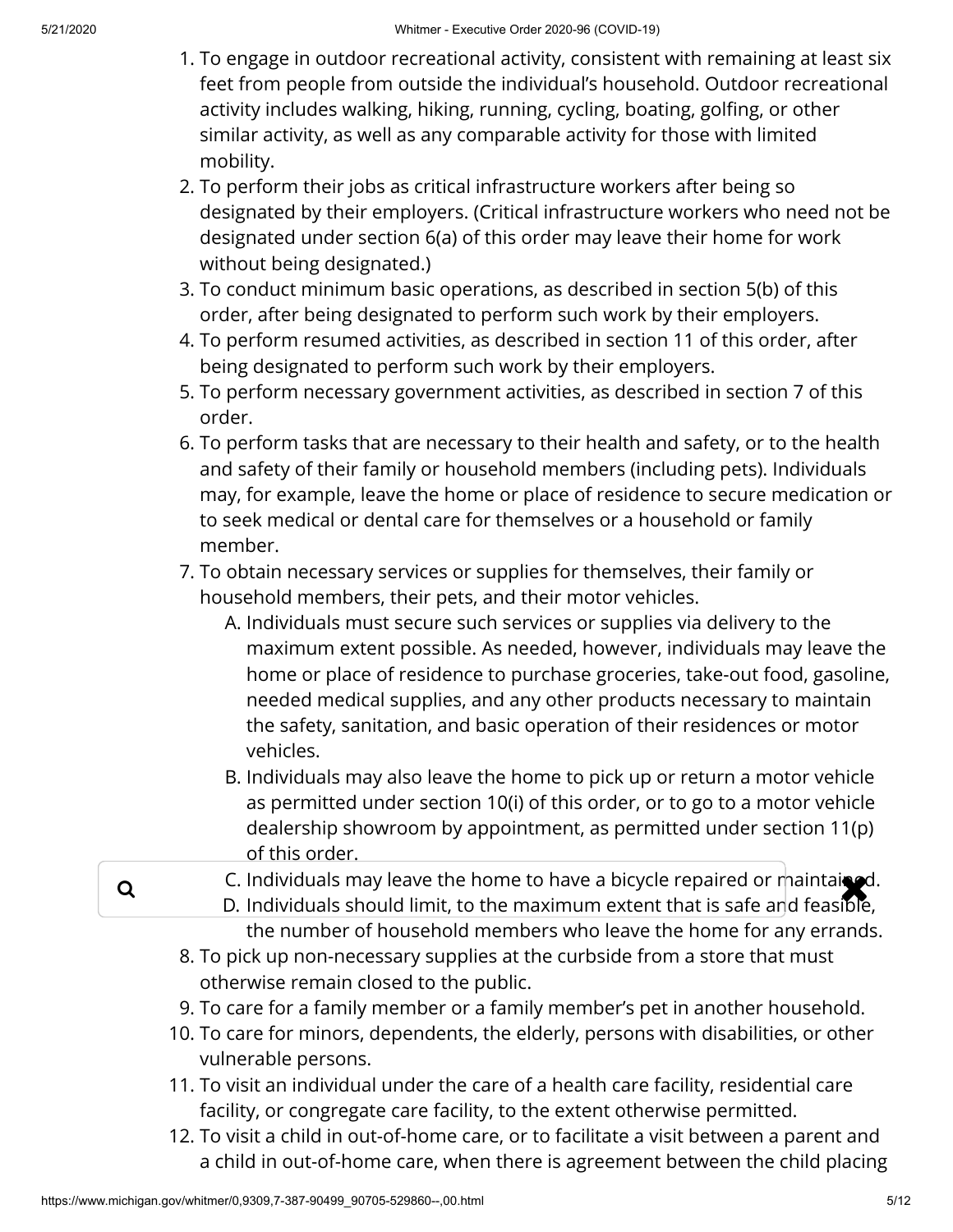agency, the parent, and the caregiver about a safe visitation plan, or when, failing such agreement, the individual secures an exception from the executive director of the Children's Services Agency.

- 13. To attend legal proceedings or hearings for essential or emergency purposes as ordered by a court.
- 14. To work or volunteer for businesses or operations (including both religious and secular nonprofit organizations) that provide food, shelter, and other necessities of life for economically disadvantaged or otherwise needy individuals, individuals who need assistance as a result of this emergency, and people with disabilities.
- 15. To attend a funeral, provided that no more than 10 people are in attendance.
- 16. To attend a meeting of an addiction recovery mutual aid society, provided that no more than 10 people are in attendance.
- 17. To view a real-estate listing by appointment, as permitted under section 11(g) of this order.
- 18. To participate in training, credentialing, or licensing activities permitted under section 11(i) of this order.
- 19. For individuals in Regions 6 or 8, to go to a restaurant or a retail store.
- 20. To go to a retail store by appointment, as permitted under section 11(q) of this order.
- 21. To attend a social gathering of no more than 10 people.
- b. Individuals may also travel:
	- 1. To return to a home or place of residence from outside this state.
	- 2. To leave this state for a home or residence elsewhere.
	- 3. Between two residences in this state, including moving to a new residence.
	- 4. As required by law enforcement or a court order, including the transportation of children pursuant to a custody agreement.
- c. All other travel is prohibited, including all travel to vacation rentals.
- IX. For purposes of this order, critical infrastructure workers are those workers described by the Director of the U.S. Cybersecurity and Infrastructure Security Agency in his guidance of March 19, 2020 on the COVID-19 response (available **[here](https://www.cisa.gov/sites/default/files/publications/CISA-Guidance-on-Essential-Critical-Infrastructure-Workers-1-20-508c.pdf)**). This order does not adopt any subsequent guidance document released by this same agency.

Consistent with the March 19, 2020 guidance document, critical infrastructure workers include some workers in each of the following sectors:

a. Health care and public health.

- b. Law enforcement, public safety, and first responders.
- c. Food and agriculture.
- d. Energy.
- e. Water and wastewater.
- f. Transportation and logistics.
- g. Public works.
- h. Communications and information technology, including news media.
- i. Other community-based government operations and essential functions.
- j. Critical manufacturing.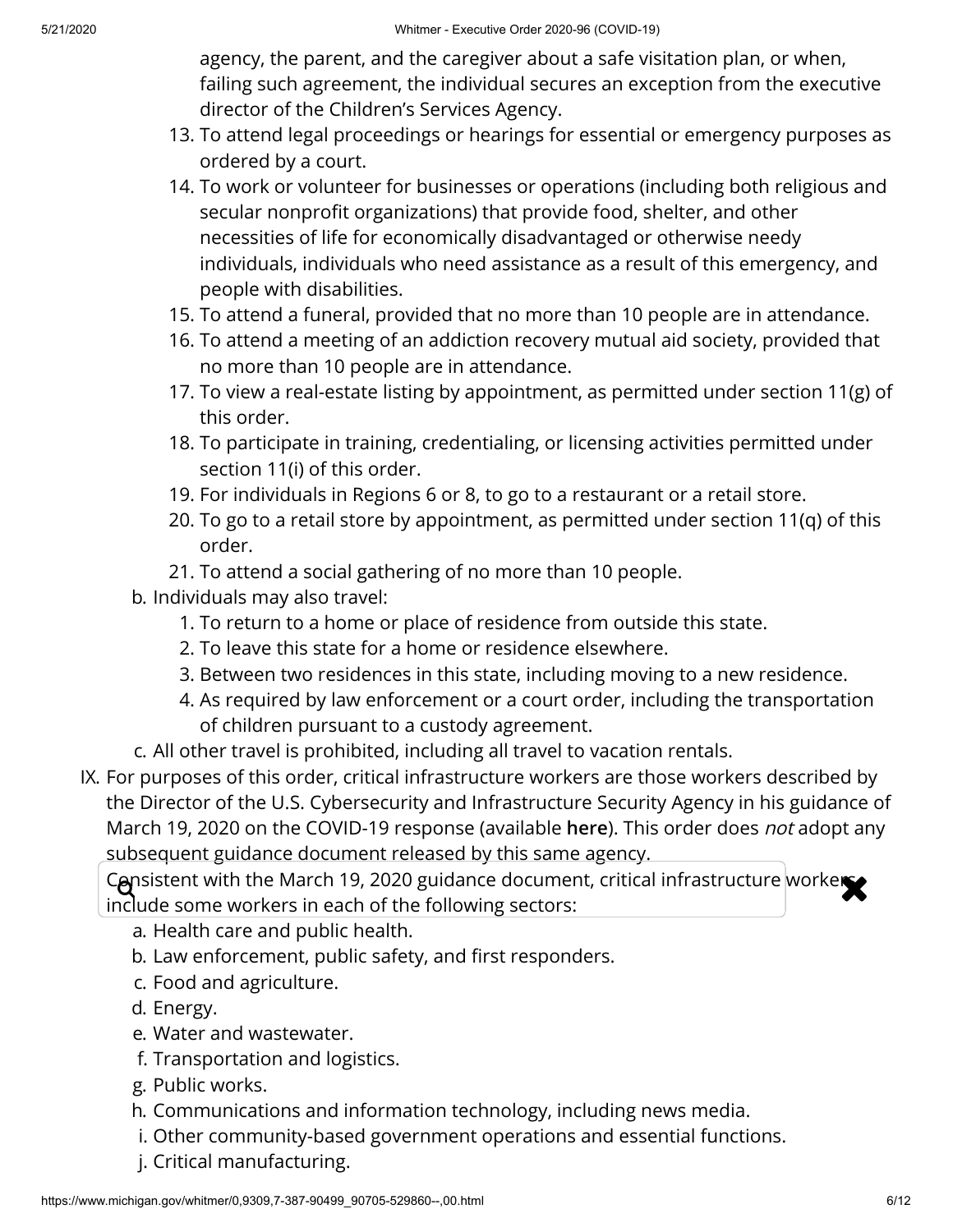- k. Hazardous materials.
- l. Financial services.
- m. Chemical supply chains and safety.
- n. Defense industrial base.
- X. For purposes of this order, critical infrastructure workers also include:
	- a. Child care workers (including workers at disaster relief child care centers), but only to the extent necessary to serve the children or dependents of critical infrastructure workers, workers who conduct minimum basic operations, workers who perform necessary government activities, or workers who perform resumed activities. This category includes individuals (whether licensed or not) who have arranged to care for the children or dependents of such workers.
	- b. Workers at suppliers, distribution centers, or service providers, as described below.
		- 1. Any suppliers, distribution centers, or service providers whose continued operation is necessary to enable, support, or facilitate another business's or operation's critical infrastructure work may designate their workers as critical infrastructure workers, provided that only those workers whose in-person presence is necessary to enable, support, or facilitate such work may be so designated.
		- 2. Any suppliers, distribution centers, or service providers whose continued operation is necessary to enable, support, or facilitate the necessary work of suppliers, distribution centers, or service providers described in sub-provision (1) of this subsection may designate their workers as critical infrastructure workers provided that only those workers whose in-person presence is necessary to enable, support, or facilitate such work may be so designated.
		- 3. Consistent with the scope of work permitted under sub-provision (2) of this subsection, any suppliers, distribution centers, or service providers further down the supply chain whose continued operation is necessary to enable, support, or facilitate the necessary work of other suppliers, distribution centers, or service providers may likewise designate their workers as critical infrastructure workers, provided that only those workers whose in-person presence is necessary to enable, support, or facilitate such work may be so designated.
	- $\alpha$  4. Suppliers, distribution centers, and service providers that abuse their designation authority under this subsection shall be subject to sanctions to the designation authority under this subsection shall be subject to sanctions to the fullest extent of the law.
		- c. Workers in the insurance industry, but only to the extent that their work cannot be done by telephone or remotely.
		- d. Workers and volunteers for businesses or operations (including both religious and secular nonprofit organizations) that provide food, shelter, and other necessities of life for economically disadvantaged or otherwise needy individuals, individuals who need assistance as a result of this emergency, and people with disabilities.
		- e. Workers who perform critical labor union functions, including those who administer health and welfare funds and those who monitor the well-being and safety of union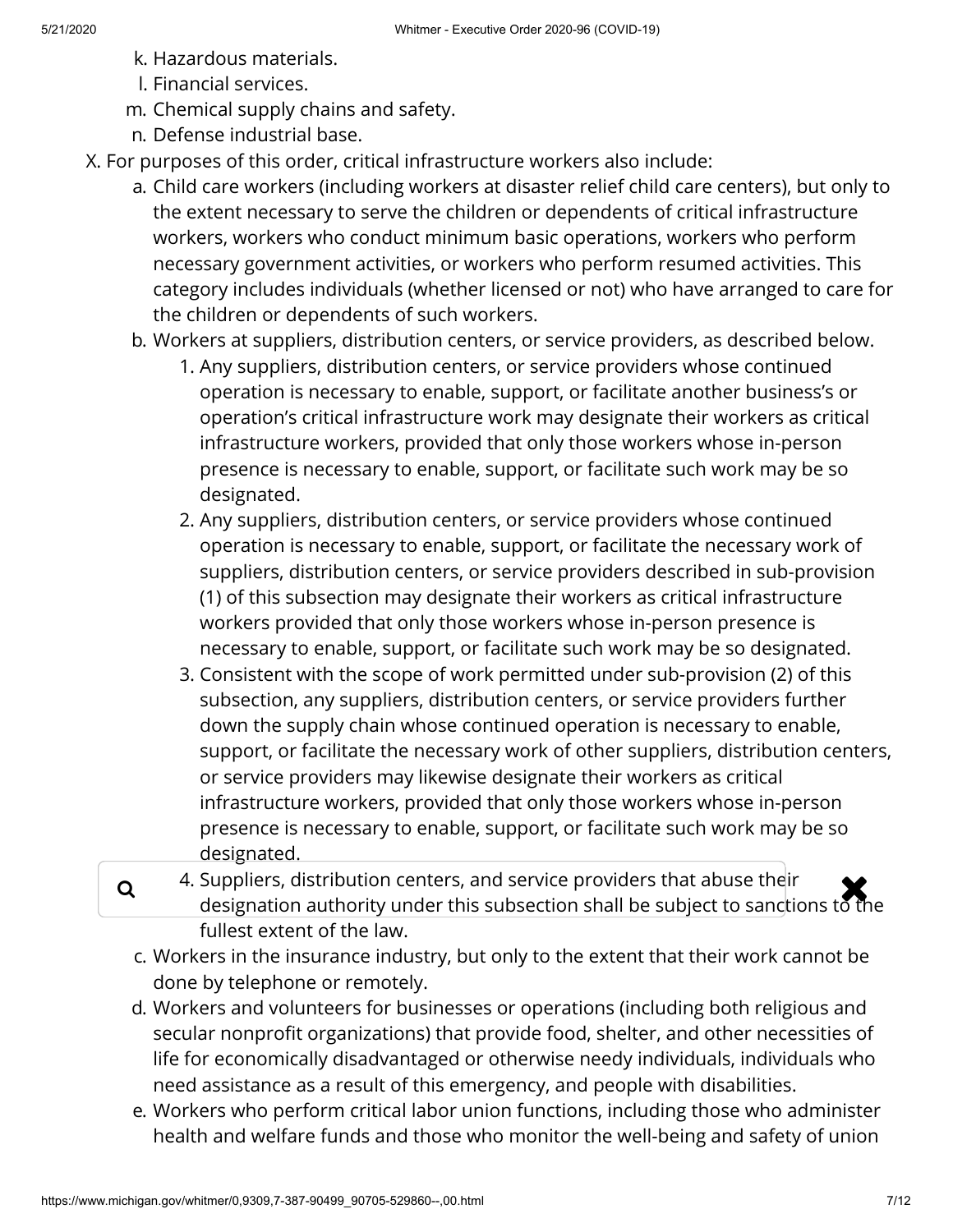members who are critical infrastructure workers, provided that any administration or monitoring should be done by telephone or remotely where possible.

- f. Workers at retail stores who sell groceries, medical supplies, and products necessary to maintain the safety, sanitation, and basic operation of residences or motor vehicles, including convenience stores, pet supply stores, auto supplies and repair stores, hardware and home maintenance stores, and home appliance retailers.
- g. Workers at laundromats, coin laundries, and dry cleaners.
- h. Workers at hotels and motels, provided that the hotels or motels do not offer additional in-house amenities such as gyms, pools, spas, dining, entertainment facilities, meeting rooms, or like facilities.
- i. Workers at motor vehicle dealerships who are necessary to facilitate remote and electronic sales or leases, or to deliver motor vehicles to customers, provided that showrooms remain closed to in-person traffic until May 26, 2020 at 12:01 am.
- XI. For purposes of this order, workers who perform resumed activities are defined as follows:
	- a. Workers who process or fulfill remote orders for goods for delivery or curbside pickup.
	- b. Workers who perform bicycle maintenance or repair.
	- c. Workers for garden stores, nurseries, and lawn care, pest control, and landscaping operations.
	- d. Workers for moving or storage operations.
	- e. Workers who perform work that is traditionally and primarily performed outdoors, including but not limited to forestry workers, outdoor power equipment technicians, parking enforcement workers, and outdoor workers at places of outdoor recreation not otherwise closed under Executive Order 2020-69 or any order that may follow from it.
	- f. Workers in the construction industry, including workers in the building trades (plumbers, electricians, HVAC technicians, and similar workers).
	- g. Workers in the real-estate industry, including agents, appraisers, brokers, inspectors, surveyors, and registers of deeds, provided that:
		- 1. Any showings, inspections, appraisals, photography or videography, or final walk-throughs must be performed by appointment and must be limited to no
	- **Q** more than four people on the premises at any one time. No in-person ope houses are permitted.
		- 2. Private showings may only be arranged for owner-occupied homes, vacant homes, vacant land, commercial property, and industrial property.
		- h. Workers necessary to the manufacture of goods that support workplace modification to forestall the spread of COVID-19 infections.
		- i. Workers necessary to train, credential, and license first responders (e.g., police officers, fire fighters, paramedics) and health-care workers, including certified nursing assistants, provided that as much instruction as possible is provided remotely.
		- j. Workers necessary to perform manufacturing activities. Manufacturing work may not commence under this subsection until the facility at which the work will be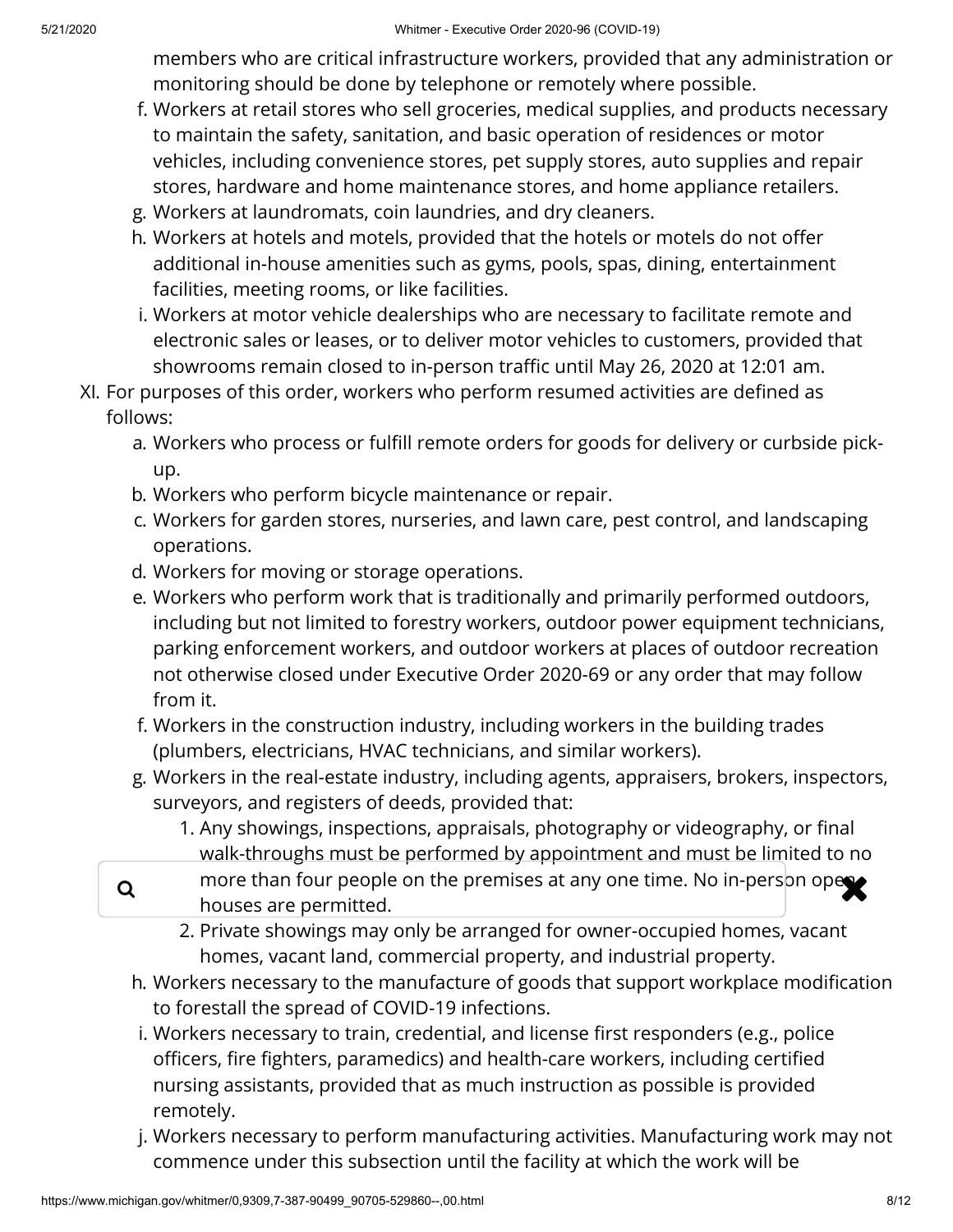performed has been prepared to follow the workplace safeguards described in section 4 of Executive Order 2020-97 and any orders that may follow from it.

- k. Workers necessary to conduct research activities in a laboratory setting.
- l. For Regions 6 and 8, beginning at 12:01 am on May 22, 2020, workers necessary to perform retail activities. For purposes of this order, retail activities are defined:
	- 1. As the selling of goods and the rendering of services incidental to the sale of the goods (e.g., any packaging and processing to allow for or facilitate the sale and delivery of the goods).
	- 2. To exclude those places of public accommodation that are closed under Executive Order 2020-69 and any orders that may follow from it.
- m. For Regions 6 and 8, beginning at 12:01 am on May 22, 2020, workers who work in an office setting, but only to the extent that such work is not capable of being performed remotely.
- n. For Regions 6 and 8, beginning at 12:01 am on May 22, 2020, workers in restaurants or bars, subject to the capacity constraints and workplace standards described in Executive Order 2020-97. Nothing in this subsection should be taken to abridge or otherwise modify the existing power of a local government to impose further restrictions on restaurants or bars. For restaurants and bars subject to this subsection, this subsection supersedes the limitations placed on those restaurants and bars by Executive Order 2020-69 and any order that may follow from it.
- o. Workers necessary to prepare a workplace to follow the workplace standards described in Executive Order 2020-97 and to otherwise ready the workplace for reopening.
- p. Beginning at 12:01 am on May 26, 2020, workers at motor vehicle dealerships, provided that showrooms are open only by appointment.
- q. Beginning at 12:01 am on May 26, 2020, workers necessary to perform retail activities by appointment, provided that the store is limited to 10 customers at any one time. For purposes of this order, retail activities are defined:
	- 1. As the selling of goods and the rendering of services incidental to the sale of the goods (e.g., any packaging and processing to allow for or facilitate the sale and delivery of the goods).
	- 2. To exclude those places of public accommodation that are closed under
- Executive Order 2020-69 and any orders that may follow from it.<br>Fig. Consistent with section 10(b) of this order, workers at suppliers, distribution center r. Consistent with section 10(b) of this order, workers at suppliers, distribution centers, or service providers whose in-person presence is necessary to enable, support, or facilitate another business's or operation's resumed activities, including workers at suppliers, distribution centers, or service providers along the supply chain whose inperson presence is necessary to enable, support, or facilitate the necessary work of another supplier, distribution center, or service provider in enabling, supporting, or facilitating another business's or operation's resumed activities. Suppliers, distribution centers, and service providers that abuse their designation authority under this subsection shall be subject to sanctions to the fullest extent of the law.
- XII. Any store that is open for in-store sales under section 10(f), section 11(c), or section 11(q) of this executive order: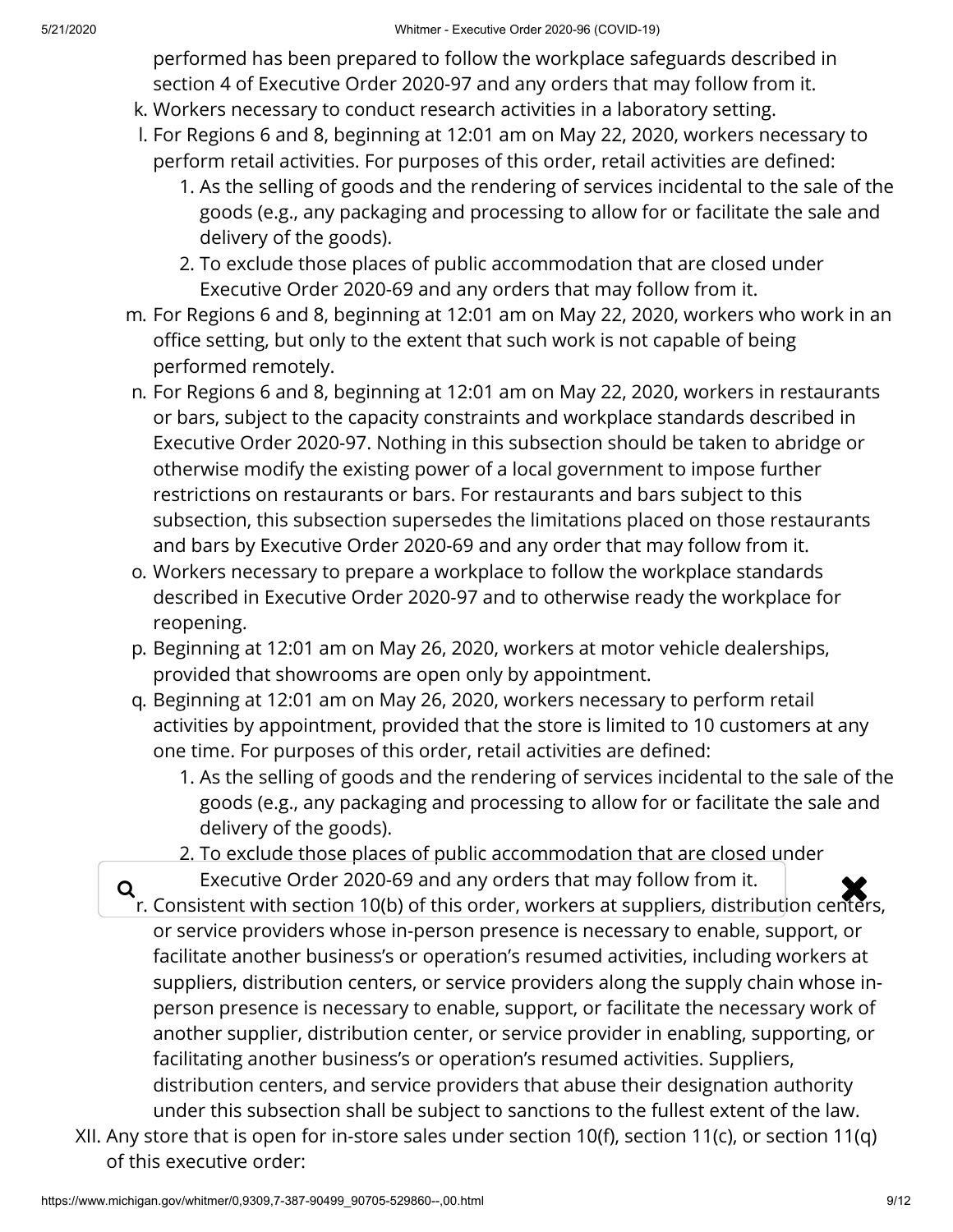- a. May continue to sell goods other than necessary supplies if the sale of such goods is in the ordinary course of business.
- b. Must consider establishing curbside pick-up to reduce in-store traffic and mitigate outdoor lines.
- XIII. No one shall rent a short-term vacation property except as necessary to assist in housing a health care professional aiding in the response to the COVID-19 pandemic or a volunteer who is aiding the same.
- XIV. Michigan state parks remain open for day use, subject to any reductions in services and specific closures that, in the judgment of the director of the Department of Natural Resources, are necessary to minimize large gatherings and to prevent the spread of COVID-19.
- XV. Rules governing face coverings.
	- a. Except as provided in subsection (b) of this section, any individual able to medically tolerate a face covering must wear a covering over his or her nose and mouth—such as a homemade mask, scarf, bandana, or handkerchief—when in any enclosed public space.
	- b. An individual may be required to temporarily remove a face covering upon entering an enclosed public space for identification purposes. An individual may also remove a face covering while seated at a restaurant or bar.
	- c. All businesses and operations whose workers perform in-person work must, at a minimum, provide non-medical grade face coverings to their workers.
	- d. Supplies of N95 masks and surgical masks should generally be reserved, for now, for health care professionals, first responders (e.g., police officers, fire fighters, paramedics), and other critical workers who interact with the public.
	- e. The protections against discrimination in the Elliott-Larsen Civil Rights Act, 1976 PA 453, as amended, MCL 37.2101 et seq., and any other protections against discrimination in Michigan law, apply in full force to individuals who wear a face covering under this order.
- XVI. Except as otherwise expressly stated in this order, nothing in this order should be taken to supersede another executive order or directive that is in effect, except to the extent this order imposes more stringent limitations on in-person work, activities, and interactions. Consistent with prior guidance, neither a place of religious worship nor its owner is subject to penalty under section 22 of this order for allowing religious worship at such place. No<br>individual is subject to penalty under section 22 of this order for engaging in or traveling. individual is subject to penalty under section 22 of this order for engaging in or traveling to engage in religious worship at a place of religious worship, or for violating section 15(a) of this order.
- XVII. Nothing in this order should be taken to interfere with or infringe on the powers of the legislative and judicial branches to perform their constitutional duties or exercise their authority. Similarly, nothing in this order shall be taken to abridge protections guaranteed by the state or federal constitution under these emergency circumstances.
- XVIII. This order takes effect immediately, unless otherwise specified in this order, and continues through May 28, 2020 at 11:59 pm.
	- XIX. Executive Order 2020-17, which imposed temporary requirements regarding the postponement of non-essential medical and dental procedures, is rescinded as of May 28,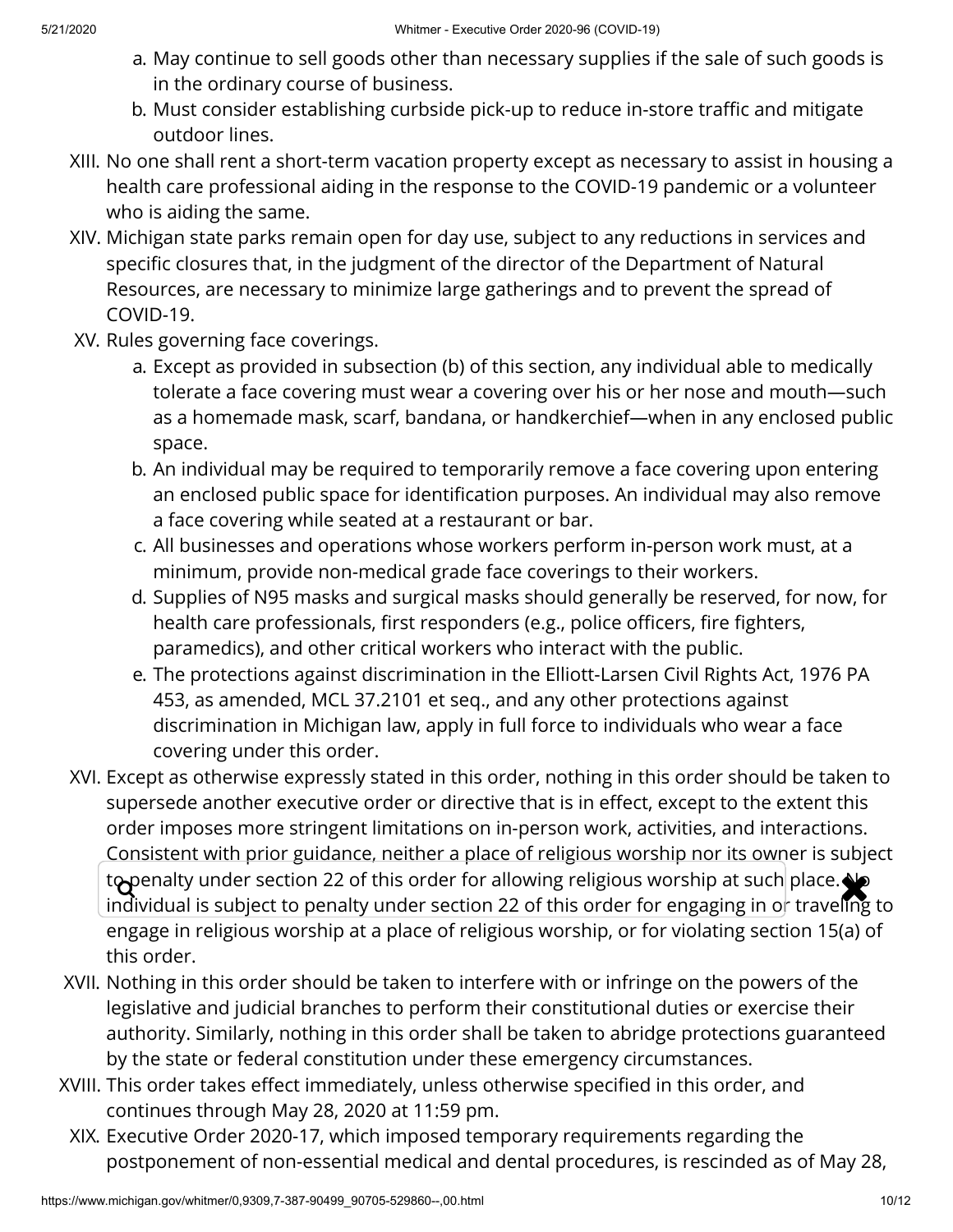2020 at 11:59 pm. Executive Order 2020-34, which imposed temporary requirements regarding the postponement of veterinary services, is rescinded as of May 28, 2020 at 11:59 pm. Outpatient health-care facilities, including veterinary offices, are subject to the workplace safety rules described in Executive Order 2020-97.

- XX. Executive Orders 2020-92 is rescinded. All references to that order in other executive orders, agency rules, letters of understanding, or other legal authorities shall be taken to refer to this order.
- XXI. I will evaluate the continuing need for this order prior to its expiration. In determining whether to maintain, intensify, or relax its restrictions, I will consider, among other things, (1) data on COVID-19 infections and the disease's rate of spread; (2) whether sufficient medical personnel, hospital beds, and ventilators exist to meet anticipated medical need; (3) the availability of personal protective equipment for the health care workforce; (4) the state's capacity to test for COVID-19 cases and isolate infected people; and (5) economic conditions in the state.
- XXII. Consistent with MCL 10.33 and MCL 30.405(3), a willful violation of this order is a misdemeanor.

Given under my hand and the Great Seal of the State of Michigan.

GRETCHEN WHITMER **GOVERNOR** 

Date: May 21 2020

Time: 9:49 am

## **RELATED CONTENT**

**[Executive Order 2020-95 \(COVID-19\)](https://www.michigan.gov/whitmer/0,9309,7-387-90499_90705-529855--,00.html)**

**[Executive Order 2020-97 \(COVID-19\)](https://www.michigan.gov/whitmer/0,9309,7-387-90499_90705-529864--,00.html)**

**[Executive Order 2020-93 \(COVID-19\)](https://www.michigan.gov/whitmer/0,9309,7-387-90499_90705-529730--,00.html)**<br> **Executive Order 2020-93 (COVID-19)** 

**[Executive Order 2020-94 - Declaration of State of Emergency](https://www.michigan.gov/whitmer/0,9309,7-387-90499_90705-529649--,00.html)**

**[Executive Order 2020-85 \(COVID-19\)](https://www.michigan.gov/whitmer/0,9309,7-387-90499_90705-529459--,00.html)**

**[Executive Order 2020-88 \(COVID-19\)](https://www.michigan.gov/whitmer/0,9309,7-387-90499_90705-529456--,00.html)**

**[Executive Order 2020-92 \(COVID-19\) - Rescinded](https://www.michigan.gov/whitmer/0,9309,7-387-90499_90705-529476--,00.html)**

**[Executive Order 2020-91 \(COVID-19\) - Rescinded](https://www.michigan.gov/whitmer/0,9309,7-387-90499_90705-529474--,00.html)**

**[Executive Order 2020-86 \(COVID-19\)](https://www.michigan.gov/whitmer/0,9309,7-387-90499_90705-529458--,00.html)**

**[Executive Order 2020-87 \(COVID-19\)](https://www.michigan.gov/whitmer/0,9309,7-387-90499_90705-529457--,00.html)**